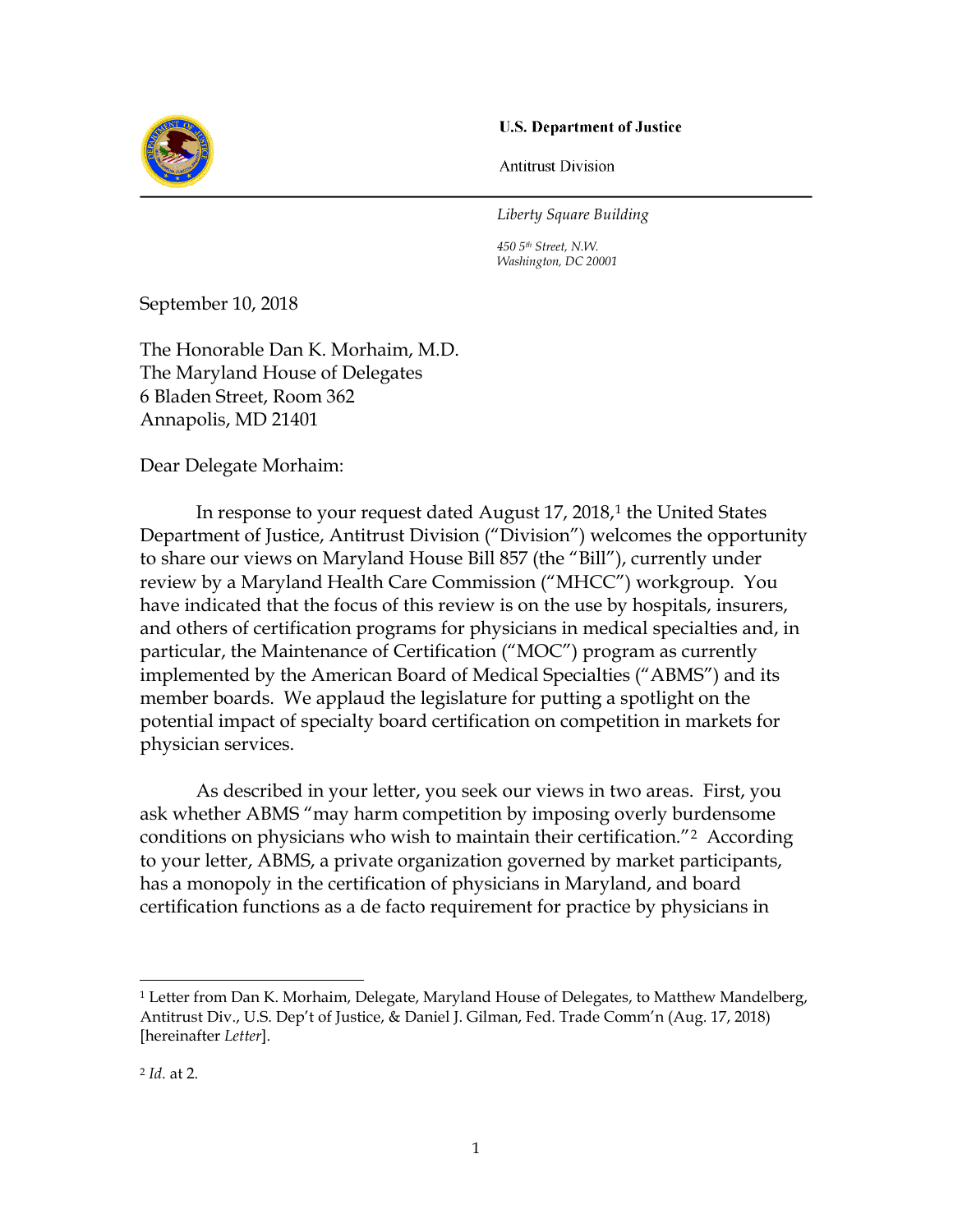certain specialized fields.3 When such circumstances exist, certifying bodies may have incentives to adopt certification requirements more stringent than those necessary to verify that providers have the knowledge and skills required of specialty practice and the ability to deliver quality care. Unnecessary requirements can raise the costs of specialty practice and constrain the supply of specialized practitioners, thereby harming competition and increasing the cost of healthcare services to consumers.

Second, you present policy options available to the Maryland legislature if the legislature concludes that ABMS's MOC program harms healthcare competition in Maryland. Your letter indicates that Maryland broadly is considering one of three possible approaches:

- (1) "[D]o nothing and wait for the market to self-correct,"
- (2) "[P]ass a law under which hospitals may not require physicians to maintain board certification," or
- (3) Promote "competition between legitimate certifying bodies"—for example, "by recognizing a competitor to ABMS—the National Board of Physicians and Surgeons (NBPAS)—as a legitimate accrediting organization, potentially among others."4

The Division recognizes the critical importance of patient health and safety and the role of state legislators and regulators in determining the optimal balance of policy priorities as they regulate the provision of healthcare services. We welcome the opportunity to share our views on these policy choices before the legislature to help facilitate the benefits of competition for Maryland's healthcare consumers.

The Division encourages the Maryland legislature to consider ways to facilitate competition by legitimate certifying bodies, consistent with patient health and safety. Physicians, hospitals, healthcare consumers, insurers, and others can benefit from competition to provide cost-effective, high-quality certification services. Toward that end, the Division encourages drafters of the Bill to consider ways to allow for entry by additional, legitimate certifying bodies.

At the same time, the Division encourages the Maryland legislature to continue allowing hospitals and insurers independently to decide whether to

<sup>&</sup>lt;sup>3</sup> The Division has not independently evaluated the factual representations contained in your letter.

<sup>4</sup>*Letter*, *supra* note 1, at 2-3.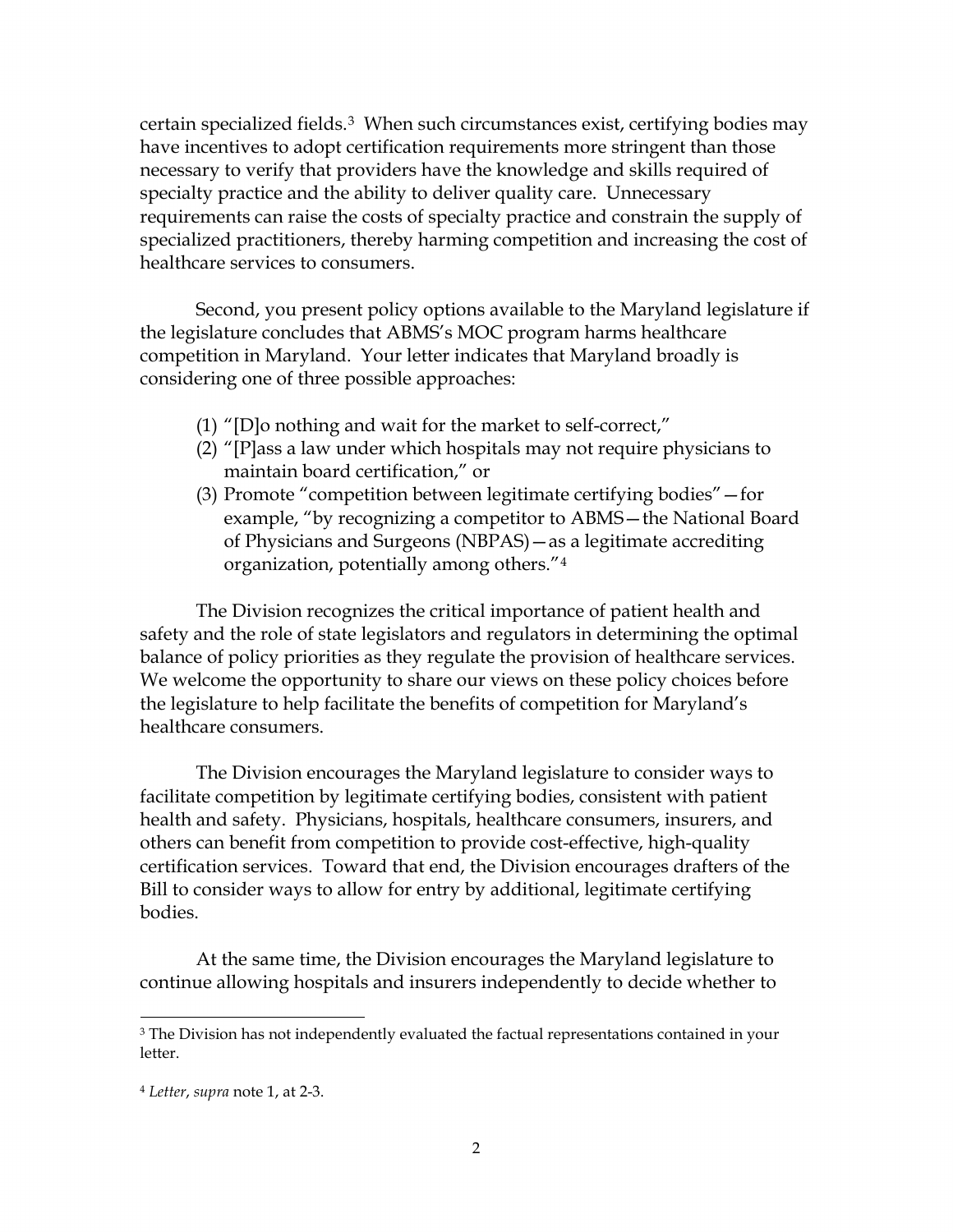consider a physician's MOC status when making business decisions, such as granting hospital privileges. The Division is concerned that the second approach outlined above could unnecessarily interfere with hospitals' and others' unilateral business decisions and thereby harm, not improve, the competitive landscape of healthcare in Maryland. If hospitals and insurers are free to decide whether Maintenance of Certification or another recertification program is a useful tool to identify skilled and qualified physicians, then use of such programs can promote competition and provide benefits for patients. To avoid unnecessary, unintended, or overbroad restrictions on competition, the Division recommends that the legislature not restrict such competitive benefits unless a restriction is determined to be necessary and narrowly tailored to redress wellfounded consumer harms or risks.

# **I. Background**

## *a. The Division's Interest and Experience in Healthcare Competition*

Competition is a core organizing principle of the American economy, $5$  and vigorous competition among sellers in an open marketplace gives consumers the benefits of lower prices, higher quality goods and services, increased access to goods and services, and greater innovation.6 The Division works to promote competition through enforcement of the antitrust laws, which prohibit certain transactions and business practices that harm competition and consumers, and through competition advocacy efforts, which urge federal and state governmental bodies to make decisions that benefit competition and consumers—via comments on legislation, discussions with regulators, and court filings, among other channels.

Because healthcare competition is vitally important to the economy and consumer welfare, this sector has long been a priority for the Division.7

<sup>5</sup>*See, e.g.*, N.C. State Bd. of Dental Exam'rs v. F.T.C., 135 S. Ct. 1101, 1109 (2015) ("Federal antitrust law is a central safeguard for the Nation's free market structures."); Standard Oil Co. v. F.T.C., 340 U.S. 231, 248 (1951) ("The heart of our national economic policy long has been faith in the value of competition.").

<sup>6</sup>*See, e.g.*, Nat'l Soc'y of Prof'l Eng'rs v. United States, 435 U.S. 679, 695 (1978) (noting that the antitrust laws reflect "a legislative judgment that ultimately competition will produce not only lower prices, but also better goods and services. . . . The assumption that competition is the best method of allocating resources in a free market recognizes that all elements of a bargain—quality, service, safety, and durability—and not just the immediate cost, are favorably affected by the free opportunity to select among alternative offers.").

<sup>7</sup> An overview of the Division's healthcare-related activities is available at http://www.justice.gov/atr/health-care.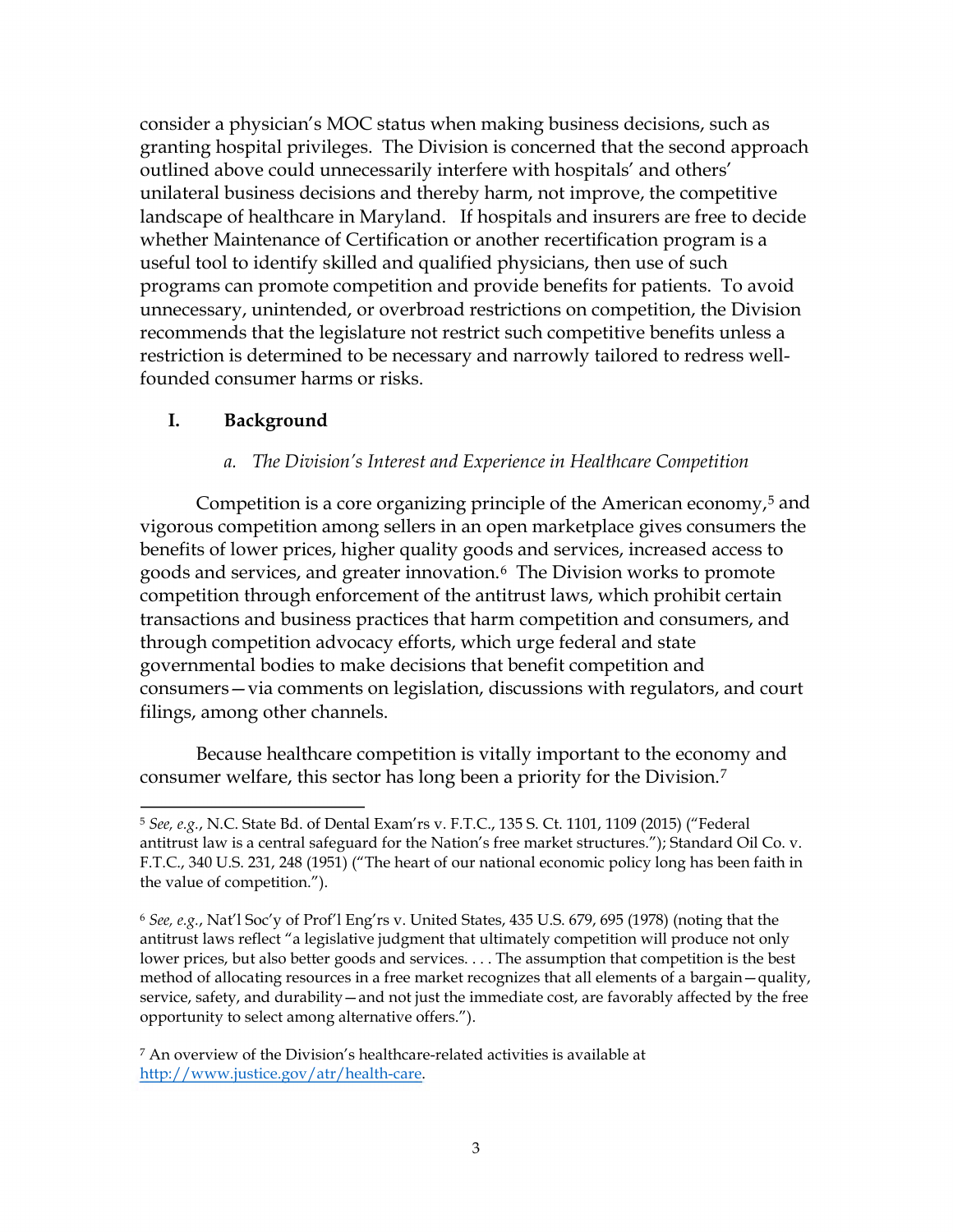Specifically, the Division has extensive experience investigating the competitive effects of mergers and business practices of insurers, hospitals, pharmacy benefit managers, physicians, and other providers and distributors of healthcare goods and services. The Division also has provided guidance to the healthcare community on the application of the antitrust laws and sponsored various workshops and studies to examine the healthcare industry. Finally, through competition advocacy, the Division has encouraged government officials at all levels to consider the competitive impact of various healthcare-related legislative and regulatory proposals, including licensing and other restrictions that impact the practice of healthcare.8

# *b. Board Certification in the Market for Physician Services and the Maintenance of Certification Program*

ABMS is the leading certifying body for medical doctors in the United States. Unlike state licensure, which sets minimum legal requirements to practice medicine generally, ABMS certification is voluntary and is designed to indicate that a physician has demonstrated proficiency in a particular specialty or subspecialty. ABMS is a federation of 24 medical specialty boards that today certify physicians in 39 specialties and 86 subspecialties.9 To apply to one of these boards for initial certification, a physician must earn a medical degree, complete a residency program, obtain a license to practice medicine, and then pass an exam created and administered by the relevant ABMS board.10

Historically, physicians received lifetime certification from ABMS, but by 1990, at least eighteen ABMS member boards had revised their policies so that newly issued certificates were time-limited.<sup>11</sup> As of today all member boards are

<sup>10</sup>*Id.* at 9.

<sup>8</sup>*See, e.g.*, Letter from Marina Lao, Dir., Off. of Pol'y Planning, Fed. Trade Comm'n, & Robert Potter, Chief, Legal Pol'y Sec., Antitrust Div., U.S. Dep't of Justice, to Hon. Bradley H. Jones, Jr., Mass. House of Representatives (Feb. 18, 2016) (evaluating competitive considerations regarding Massachusetts legislation to lessen scope-of-practice restrictions on Massachusetts optometrists in the treatment of glaucoma), https://www.justice.gov/opa/file/826371/download; FED. TRADE COMM'N & U.S. DEP'T OF JUSTICE, IMPROVING HEALTH CARE: A DOSE OF COMPETITION, Ch. 2, 25–33  $(2004)$ , http://www.usdoj.gov/atr/public/health\_care/204694.htm (considering the competitive impact of licensing restrictions in health care, including a brief discussion of the potential impact of certification).

<sup>&</sup>lt;sup>9</sup> AM. BD. OF MED. SPECIALTIES, ABMS GUIDE TO MEDICAL SPECIALTIES 5 (2018), https://www.abms.org/media/176512/abms-guide-to-medical-specialties-2018.pdf.

<sup>11</sup> Richard J. Glassock et al., *Time-Limited Certification and Recertification: The Program of the American Board of Internal Medicine*, 114 ANNALS INTERNAL MED. 59, 59 (1991).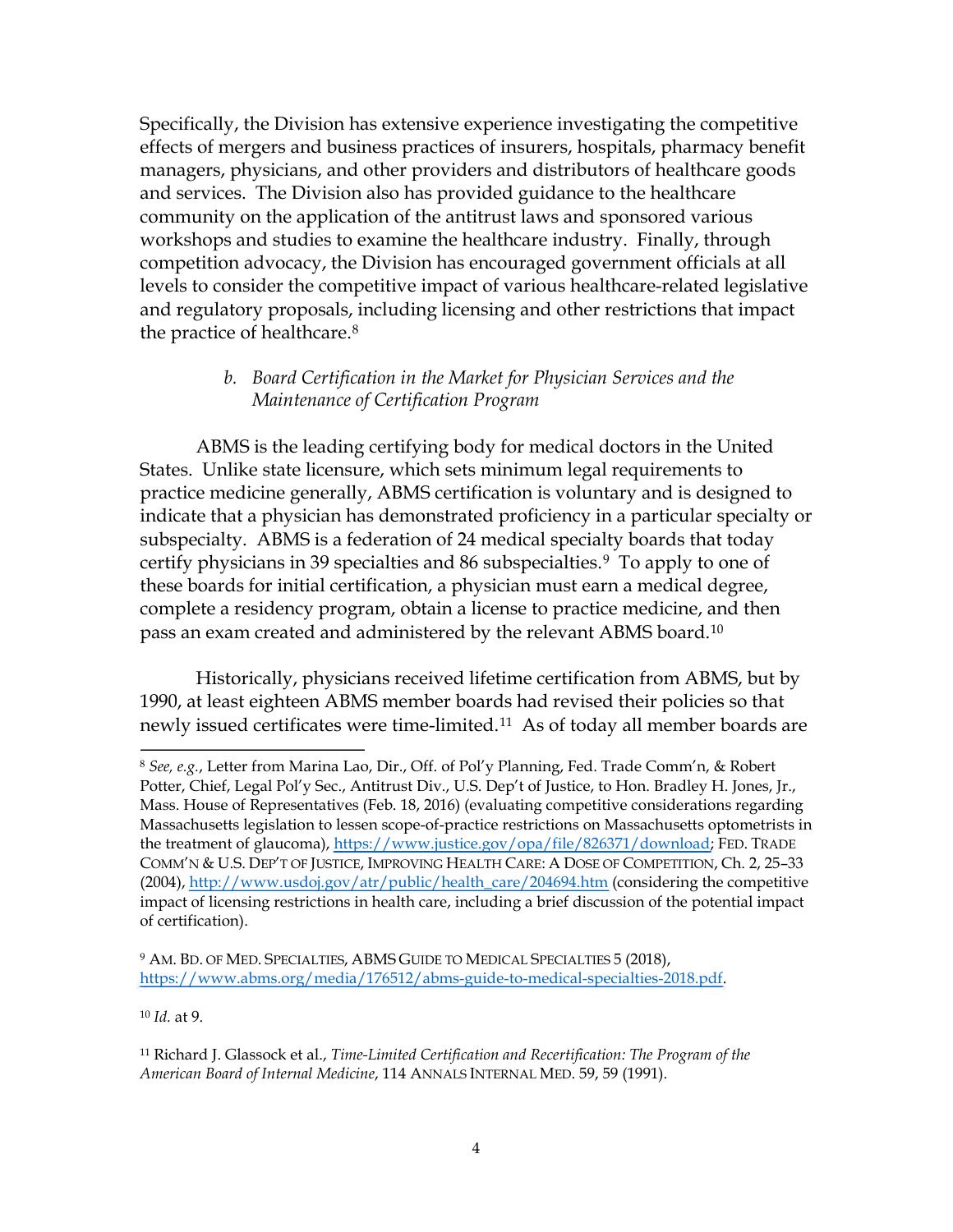required by ABMS, as part of their MOC programs, formally to test their diplomates for knowledge of core content, judgment, and skills in the specialty no less often than every 10 years, among other requirements.<sup>12</sup>

In recent years, ABMS member boards have further increased MOC requirements for certified specialties. In particular, the American Board of Internal Medicine ("ABIM"), which grants certificates in internal medicine and for 20 subspecialties,<sup>13</sup> has increased its requirements in a way that has generated much debate among doctors and the broader public.<sup>14</sup> ABIM is the largest ABMS member board with more than 200,000 physicians certified—approximately one in every four physicians in the United States.15 In 1990, ABIM joined other boards in having new certificates expire every 10 years unless they are renewed following must-pass exams in a physician's specialty or subspecialty.16 ABIM estimates that these proctored exams take a "full day of testing."17 In 2005, ABIM-certified physicians were also required to complete medical knowledge modules and quality improvement projects to earn "MOC points" in addition to the must-pass exam every 10 years and in addition to continuing medical education ("CME") activities to fulfill state licensure requirements.18 The number of MOC points required in a 10-year period doubled in 2014 to 200 points.19 Those points could no longer be earned at any time across a 10-year period but rather at more regular intervals: at least some MOC points every 2

12 AM. BD. OF MED. SPECIALTIES, STANDARDS FOR THE ABMS PROGRAM FOR MAINTENANCE OF CERTIFICATION (MOC) 10 (approved Jan. 15, 2014),

<sup>13</sup>*Mission*, AM. BD. OF INTERN. MED., https://www.abim.org/about/mission.aspx (last visited Aug. 28, 2018).

<sup>14</sup>*See, e.g.*, *infra* note 24 (citing critical commentary).

<sup>19</sup>*Id.* 

https://www.abms.org/media/1109/standards-for-the-abms-program-for-moc-final.pdf.

<sup>15</sup> AM. BD. OF INTERN. MED., *supra* note 13.

<sup>16</sup> Glassock et al., *supra* note 11, at 59.

<sup>17</sup> *MOC Assessments in 2018*, AM. BD. OF INTERN. MED., https://www.abim.org/maintenance-ofcertification/moc-faq/moc-assessments.aspx (last visited Sept. 6, 2018).

<sup>18</sup> Westby G. Fisher & Edward J. Schloss, *Medical Specialty Certification in the United States-a False Idol?*, 47 J. of Interventional Cardiac Electrophysiology 37, 39 (2016).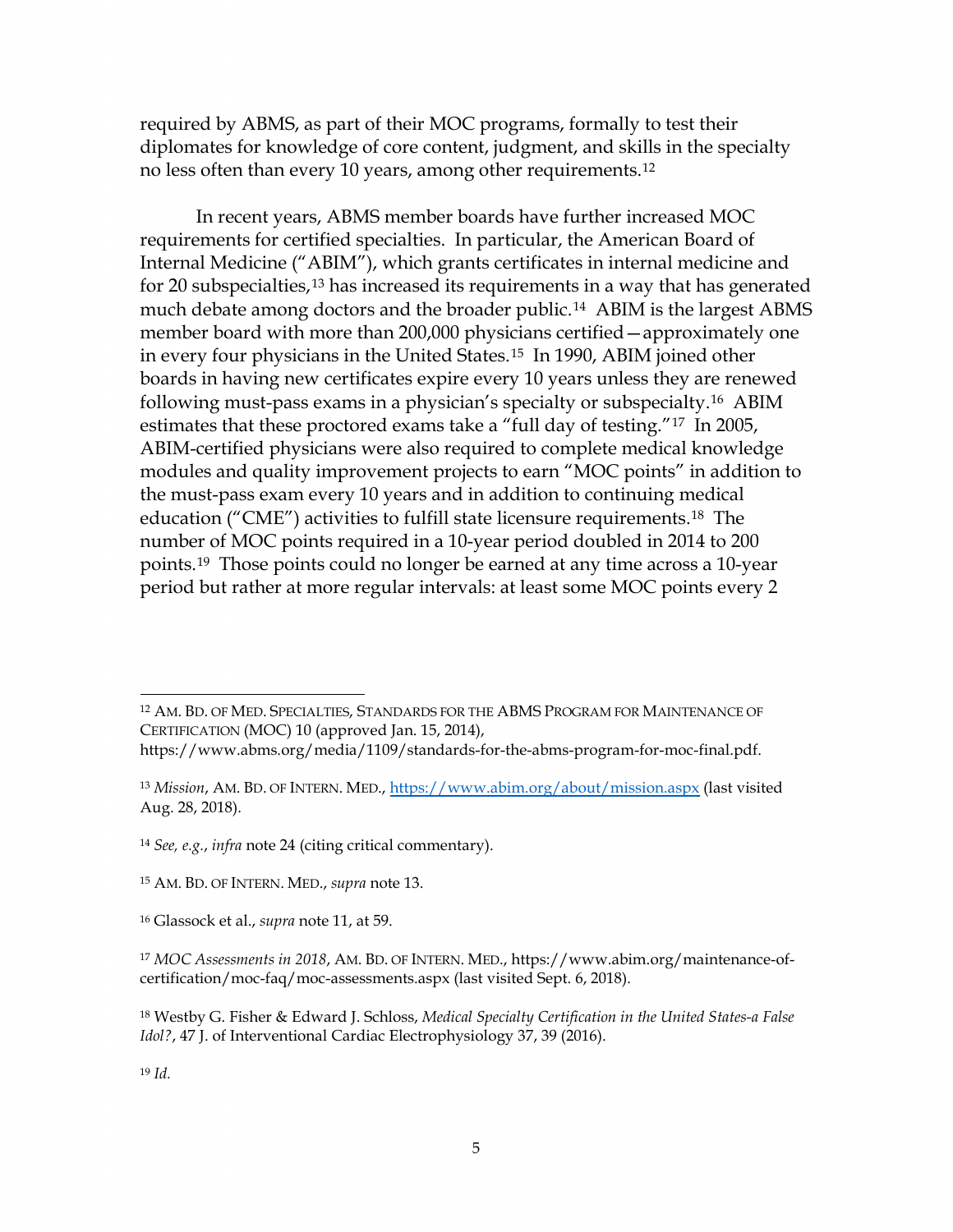years and 100 points every 5 years.<sup>20</sup> Required fees increased as well.<sup>21</sup> One estimate of the overall burden of the 2015 MOC program for individual physicians in terms of fees and time costs finds an average of over \$16,000 for general internists and over \$40,000 for some subspecialties over a ten-year period.22

Physicians with unexpired certificates who do not satisfy MOC requirements are listed publicly as not participating in MOC requirements.23 Physicians who do not maintain certification or are not recertified may risk professional consequences. Survey research suggests that more than 55 percent of hospitals require that physicians with admitting privileges fulfill board recertification requirements.<sup>24</sup> These hospital admitting privileges can impact physician earnings.25 Likewise, a survey found that more than a third of health plans require surgeons and nonsurgical subspecialists with time-limited certificates to recertify in their specialty.26

ABIM's new MOC requirements garnered critical responses from certain prominent physician organizations, including the American Medical Association, the American College of Physicians and Surgeons, and the American Association of Clinical Endocrinologists.27 Practicing physicians have disputed the need for

<sup>22</sup>*Id.* at 404 (90% of these costs are time costs).

<sup>23</sup> AM. BD. OF MED. SPECIALTIES, ABMS MOC OVERVIEW AND FAQS 2 (updated Apr. 2018), https://www.abms.org/media/182755/abms-moc-overview-and-faqs-abmsorg-20180511.pdf.

24 Gary L. Freed et al., *Use of Board Certification and Recertification in Hospital Privileging*, 144 ARCHIVES SURGERY 746, 749 (2009); *see also* Gary L. Freed et al., *Changes in Hospitals' Credentialing Requirements for Board Certification From 2005 to 2010*, 8 J. HOSP. MED. 298, 300 (2013) (finding an increasing share of hospitals require board recertification for pediatricians).

<sup>25</sup>*See, e.g.*, John A. Rizzo & John H. Goddeeris, *The Economic Returns to Hospital Admitting Privileges*, 23 J. HEALTH POL. POL'Y & L. 483, 502-06 (1998).

<sup>26</sup> Gary L. Freed et al., Health Plan Use of Board Certification and Recertification of Surgeons and Nonsurgical Subspecialists in Contracting Policies, 144 ARCHIVES SURGERY 753, 756 (2009).

<sup>20</sup>*Changes in ABIM Maintenance of Certification: What Does It Mean for You?*, NEJM KNOWLEDGE+, https://knowledgeplus.nejm.org/blog/changes-abim-maintenance-certification-mean/(Apr. 18, 2014).

<sup>21</sup> Sandhu et al., *A Cost Analysis of the American Board of Internal Medicine's Maintenance-of-Certification Program*, 163 ANNALS. INTERNAL MED. 401, 401 (2015).

<sup>27</sup> Cheryl Clark, *AMA Pans 'High Stakes' Exams*, MEDPAGE TODAY, June 16, 2016, https://www.medpagetoday.com/meetingcoverage/ama/58594; AM. COLL. OF PHYSICIANS & SURGEONS, POSITION STATEMENT ON REGULATION OF CREDENTIALING AND LICENSING (approved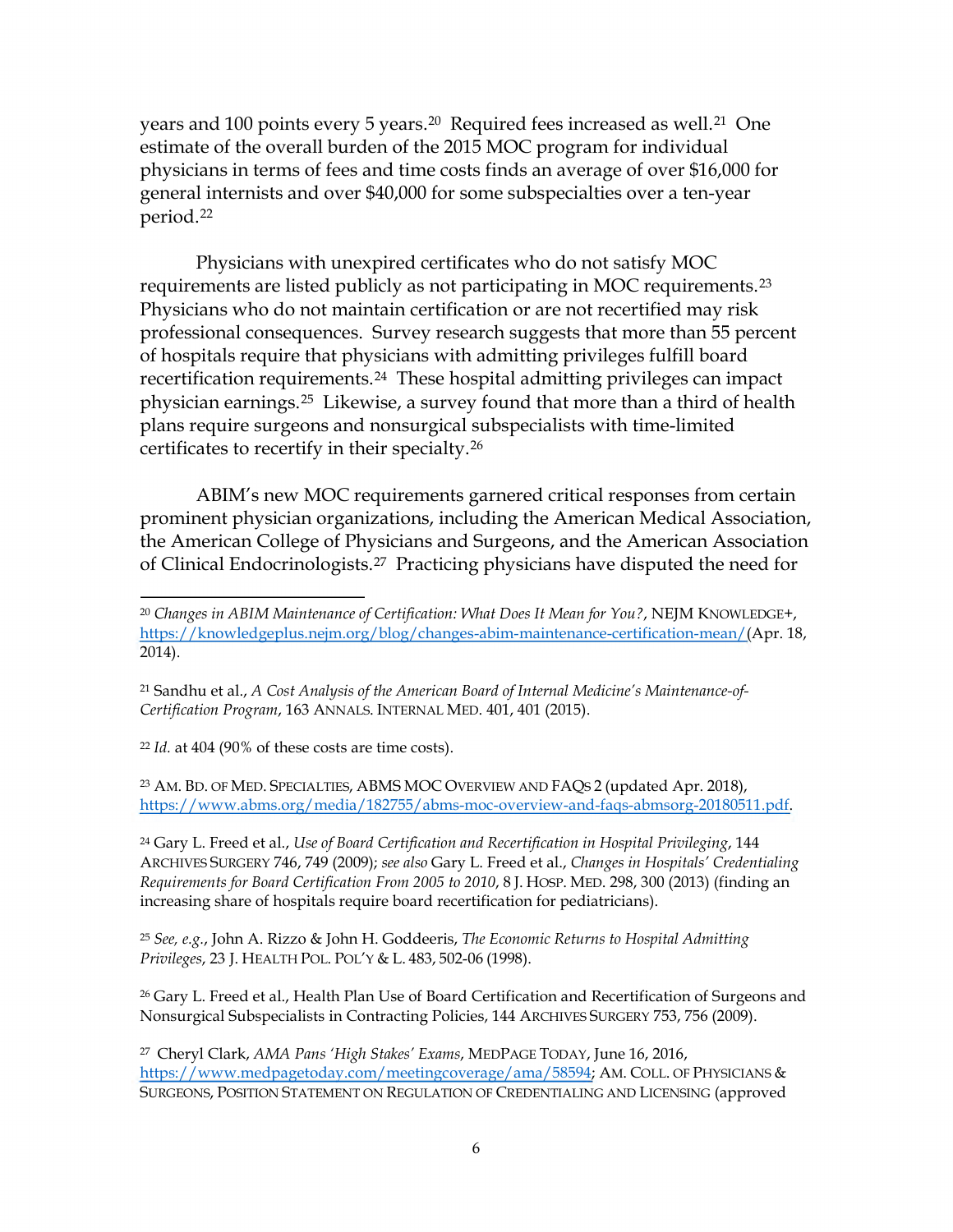the increasingly stringent MOC requirements,28 and critics have pointed to literature suggesting MOC's purported benefits are unsupported by evidence.29 Opponents also highlight the costs of MOC in terms of physician time and money,<sup>30</sup> and some have expressed concerns about MOC's potential impact on certain physician career paths,<sup>31</sup> thus potentially restricting the supply of specialized medical services. ABIM contests these arguments and claims the benefits of MOC requirements have support in the literature.32

#### June 1, 2017),

https://www.acponline.org/acp\_policy/policies/state\_regulation\_of\_credentialing\_2017.pdf; AM. ASS'N OF CLINICAL ENDOCRINOLOGISTS, AACE POSITION STATEMENT ON LIFELONG LEARNING (adopted May 12/13, 2014), https://www.aace.com/files/position-statements/lifelong-learningmoc.pdf.

<sup>28</sup>*See*, e.g., Andrew J. Schuman, *MOC: A View from the Trenches*, Contemporary Pediatrics, Apr. 1, 2017, http://www.contemporarypediatrics.com/contemporary-pediatrics/news/moc-viewtrenches ("I honestly have not encountered a pediatrician in clinical practice who has anything good to say about the [MOC] program"); David A. Cook et al.*, Getting Maintenance of Certification to Work: A Grounded Theory Study of Physicians' Perception*, 175 JAMA INTERN. MED. 35, 41 (2015) (concluding from eleven focus groups that "Physicians view MOC as an unnecessarily complex process that is misaligned with its purposes"); Paul S. Teirstein, Perspective, *Boarded to Death — Why Maintenance of Certification is Bad for Doctors and Patients,* 372 NEW ENG. J. MED. 106, 107 (2015), https://www.nejm.org/doi/full/10.1056/NEJMp1407422 (describing the author's anti-MOC petitions in the context of physician surveys finding broad opposition to MOC).

<sup>29</sup>*See*, e.g., Paul S. Tierstein & Eric J. Topol, Viewpoint, *The Role of Maintenance of Certification Programs in Governance and Professionalism*, 313 J. AM. MED. ASS'N 1809, 1809 (2015) (questioning whether MOC is "evidence based" given the tepid results of ABMS funded research); John H. Hayes et al., *Association Between Physician Time-Unlimited vs Time-Limited Internal Medicine Board Certification and Ambulatory Patient Care Quality*, 312 JAMA INTERN. MED. 2358, 2358 (2014) ("no differences in outcomes for patients cared for by internists with time-limited or time-unlimited certification for any performance measure").

<sup>30</sup>*See, e.g.*, Alexander T. Sandhu et al, *A Cost Analysis of the American Board of Internal Medicine's Maintenance-of-Certification Program*, 163 ANNALS INTERNAL MED. 401, 407 (2015), http://annals.org/aim/article-abstract/2398911/cost-analysis-american-board-internalmedicine-s-maintenance-certification-program.

<sup>31</sup>*See, e.g.*, PHYSICIAN-SCIENTIST WORKFORCE WORKING GRP., NAT'L INST. OF HEALTH, *Challenges Facing the Physician-Scientist Workforce*, in PHYSICIAN-SCIENTIST WORKFORCE REPORT 2014 (2014), https://report.nih.gov/workforce/psw/challenges.aspx.

<sup>32</sup>*See, e.g.*, Eric S. Holmboe et al*. Association Between Maintenance of Certification Examination Scores and Quality of Care For Medicare Beneficiaries*, 168 ARCH. INTERN. MED. 1396, 1396 (2008) (Physician cognitive skills measured by MOC are associated with higher rates of processes of care for Medicare patients); Bradley M. Gray et al., *Association Between Imposition of a Maintenance of Certification Requirement and Ambulatory Care-Sensitive Hospitalizations and Health Care Costs*, 312 JAMA INTERN. MED. 2348, 2348 (2014) ("Imposition of the MOC requirement… associated with a small reduction in the growth differences of costs for a cohort of Medicare beneficiaries"); David G. Nichols, *Maintenance of Certification and the Challenge of Professionalism*, 139 PEDIATRICS, May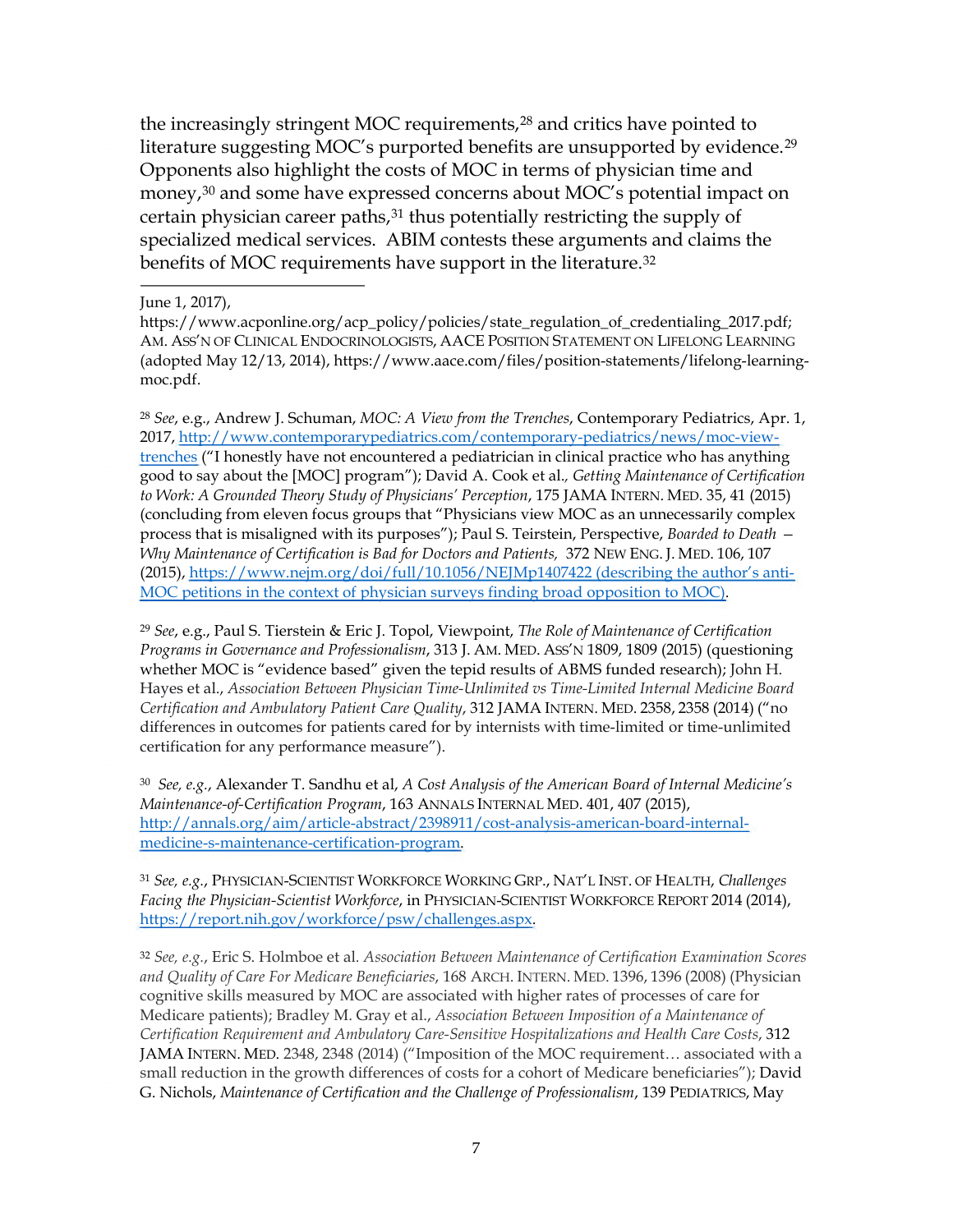ABIM's MOC requirements have continued to evolve in recent years in the wake of this feedback. For example, MOC points now can be earned from CME activities. Beginning in 2018, an ABIM-certified physician has the option to take shorter MOC assessments with greater frequency in the form of "Knowledge Check-Ins," in lieu of a long-form exam.33 These Knowledge Check-Ins may take 3 hours every two years, instead of a full-day exam every ten years.34 Physicians can fail a Knowledge Check-In, so long as they do not fail on consecutive tests, whereas physicians will lose certification after failing the fullday exam once. ABIM is also revising these assessments to be open book.<sup>35</sup>

### *c. Board Certification under Maryland State Law*

Although certification by ABMS or a member board is technically voluntary, Maryland state law does require board certification for various state law purposes. For example, a physician is only permitted to advertise oneself as board-certified as that term is defined under state law.36 Maryland defines "board certification" in these contexts to include only certification by certain named boards.37 ABMS is the primary U.S. body permitted to provide medical doctors with board certification as defined by state law. The state code also

37 MD. CODE ANN., HEALTH OCC. § 14-101(c)(1) (West 2017).

<sup>2017,</sup> at 1, 10 ("MOC is associated with better care or has been an incentive for physicians to collaborate in systematically improving patient care and outcomes"); David W. Price et al., *Can Maintenance of Certification Work? Associations of MOC and Improvements in Physicians' Knowledge and Practice*, ACAD. MED. (forthcoming) (manuscript at 11),

https://www.ncbi.nlm.nih.gov/pubmed/29952770 (Out of 39 studies, 37 reported that MOC was associated with at least one positive outcome).

<sup>33</sup> Richard J. Baron *ABIM Increases Physician Choice with New Assessment Option,* ABIM BLOG (Dec. 14, 2016), http://blog.abim.org/abim-increases-physician-choice-with-new-assessment-option.

<sup>34</sup> *MOC Assessments in 2018*, AM. BD. OF INTERNAL MED., https://www.abim.org/maintenanceof-certification/moc-faq/moc-assessments.aspx#difference (last visited Sept. 7, 2018).

<sup>35</sup> Richard J. Baron, *Spring 2017 update: Tentative timeline for open-book and options you requested,*  ABIM BLOG (Mar. 29, 2017), http://transforming.abim.org/spring-2017-update-tentativetimeline-for-open-book-and-options-you-requested.

<sup>36</sup> MD. CODE ANN., HEALTH OCC. § 14-503(a)(1) (West 2017). *See also* MD. CODE ANN., HEALTH OCC. § 14-401.1(e)(2)(i) (West 2017) (state-approved board certification required for physician peer reviewers in disciplinary actions); MD. CODE ANN., HEALTH INS. § 15-10B-09.1(1) (West 2017) (grievance procedure decisions must involve board-certified physician); MD. CODE ANN., HEALTH INS. § 15-123(f) (West 2017) (Maryland insurers must use board-certified physicians to evaluate reimbursement claims for emerging treatments).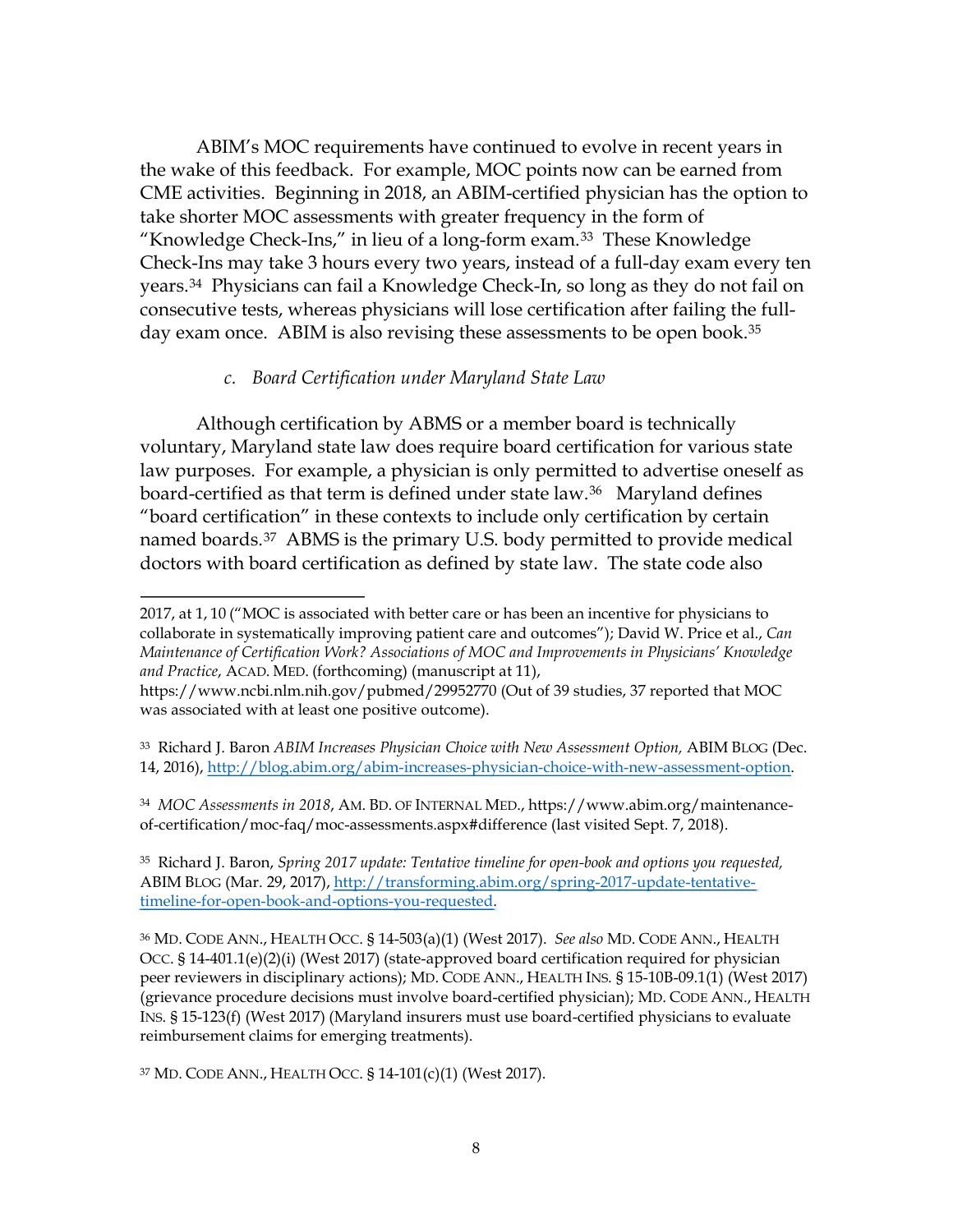permits certification by the American Osteopathic Association, the Royal College of Physicians and Surgeons of Canada, and the College of Family Physicians of Canada.38

# **II. Maryland House Bill 857**

In the wake of public criticism of ABMS and its MOC requirements, Maryland House Bill 857 was introduced in the Maryland legislature on February 2, 2018.<sup>39</sup> On March 13, 2018, the Maryland House Health and Government Operations Committee asked the Maryland Health Care Commission (MHCC) to lead a study effort with relevant stakeholders to evaluate problems with the existing maintenance of certification requirements for physicians.40 The goal of the study effort is to make recommendations for the 2019 legislative session.

The MHCC subsequently formed the Maintenance of Certification Workgroup (the "Workgroup"), which has its fourth and final meeting on September 11, 2018. The Workgroup's final product will be a report with recommendations delivered to the MHCC Commissioners, followed by a final report submitted to the Health and Government Operations Committee.<sup>41</sup> The Workgroup's latest public draft of the Bill includes the following provisions:

- adding the National Board of Physicians and Surgeons (NBPAS) to the list of approved certifying bodies for physicians for various state-law purposes,
- redefining board certification under state law so that physicians still qualify as board certified for various state-law purposes if they lack certification only because they did not participate in MOCs, and

<sup>38</sup>*Id.* 

<sup>39</sup>*HB0857 History*, GEN. ASSEMB. OF MD. (Mar. 15, 2018), http://mgaleg.maryland.gov/webmga/frmMain.aspx?pid=billpage&stab=03&id=hb0857&tab=s ubject3&ys=2018RS.

<sup>40</sup> Letter from Shane E. Pendergrass, Chairman, House Health and Gov't Operations Comm., Md. House of Delegates, to Ben Steffer, Exec. Dir., Md. Health Care Comm'n (Mar. 12, 2018), https://mhcc.maryland.gov/mhcc/pages/home/workgroups/documents/moc/Physicians Sp ecialty\_Certifications\_Study\_HB%20857\_Request\_HGO.pdf.

<sup>41</sup> Maint. of Certification Workgroup, Maryland Health Care Comm'n, Physician Maintenance of Certification Work Group 2 (Jul. 24, 2018) (presentation slides) ("Work Plan Reminder"), https://mhcc.maryland.gov/mhcc/pages/home/workgroups/documents/moc/7\_24\_2018\_MO C\_Wrkgrp\_Prst\_v2.pdf.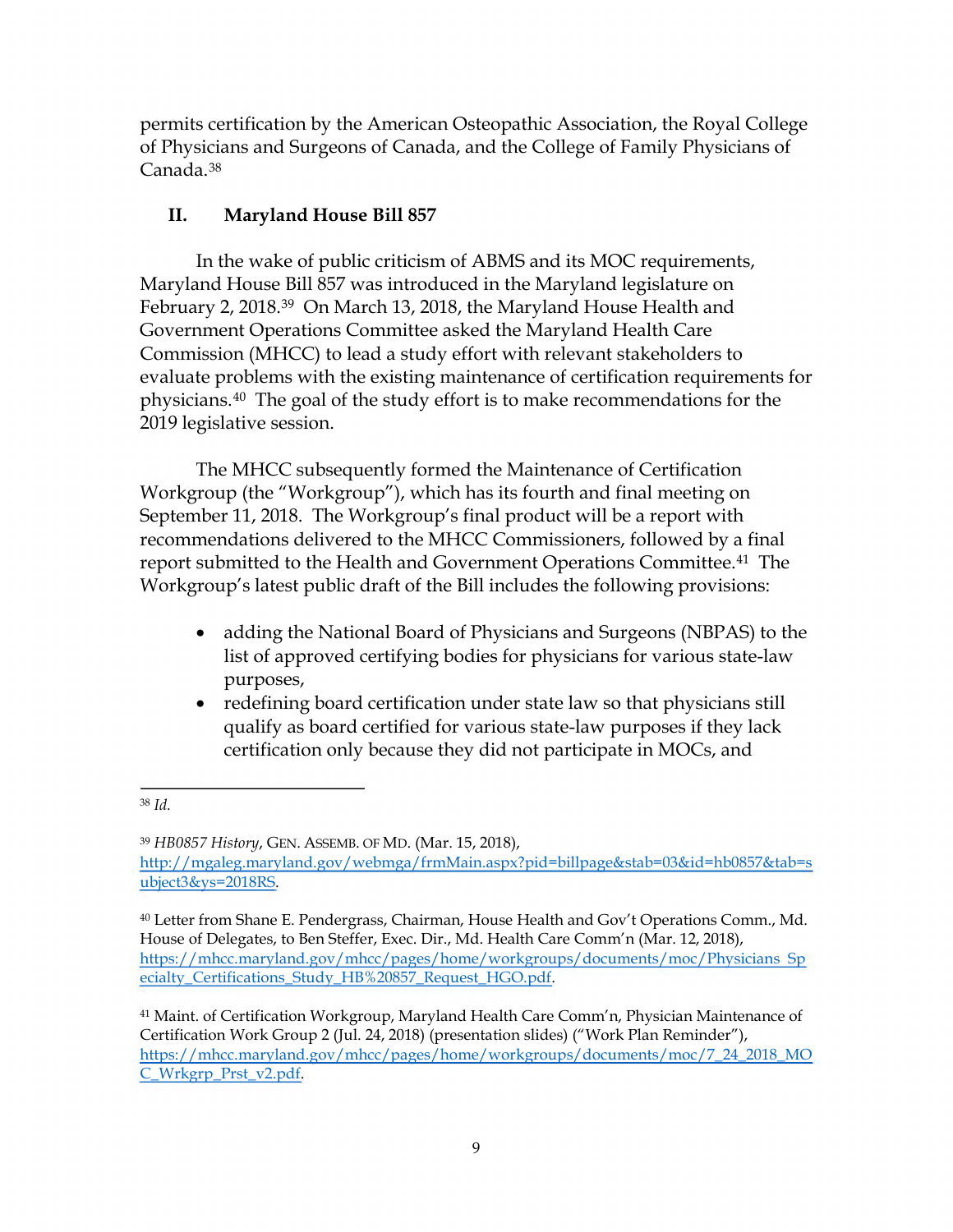• prohibiting carriers and hospitals from requiring MOCs or another continuous certification program of physicians as prerequisite to, or for the continuation of, the approval of a credential, reimbursement, employment, hospital admitting privileges, or the provision of malpractice coverage.42

# **III. Analysis**

## *a. Competition and Certification*

Voluntary certification programs can provide information and thereby can serve a procompetitive function in the marketplace, especially in industries like healthcare where consumers often may have incomplete information about the quality of their providers. In particular, certification can signal that a practitioner has the distinct skills, knowledge, and abilities to practice a specialty that go beyond licensing requirements, if any, in a particular field. That signal can promote specialization, choice, and competition. For example, a consumer with specialized needs can more efficiently search for providers who have signaled expertise in the relevant specialty. In turn, a provider may attract more consumers or charge a premium reflecting the value of the specialized service, and that premium may encourage other providers to pursue that specialty and offer services in that narrower market. Certifications can also signal enhanced quality, perhaps by certifying that a provider has demonstrated a certain level of training, testing, or experience over and above other providers. That signal can help consumers distinguish among providers for the same service based on the quality of service they expect to receive. This ability to distinguish may provide higher quality providers an incentive to invest in higher quality care.

Private certifying bodies, however, can raise competition concerns under certain circumstances. Certifying bodies are frequently governed by active market participants.<sup>43</sup> Because, like other forms of professional standardssetting, certification can become a de facto requirement for meaningful

<sup>&</sup>lt;sup>42</sup> Maint. of Certification Workgroup, Md. Health Care Comm'n, HB 857 Amendments version 2 (Jul. 24, 2018),

https://mhcc.maryland.gov/mhcc/pages/home/workgroups/documents/moc/HB%20857%20 West%20amendment.pdf.

<sup>43</sup>*See, e.g.*, *ABMS Board of Directors*, AM. BD. OF MED. SPECIALTIES (last visited Aug. 29, 2018), https://www.abms.org/about-abms/governance/abms-board-of-directors/(vast majority of boardmembers are medical doctors); *Board of Directors*, AM. BD. OF INTERNAL MED., https://www.abim.org/about/governance/board-of-directors.aspx (last visited Aug. 29, 2018) (same).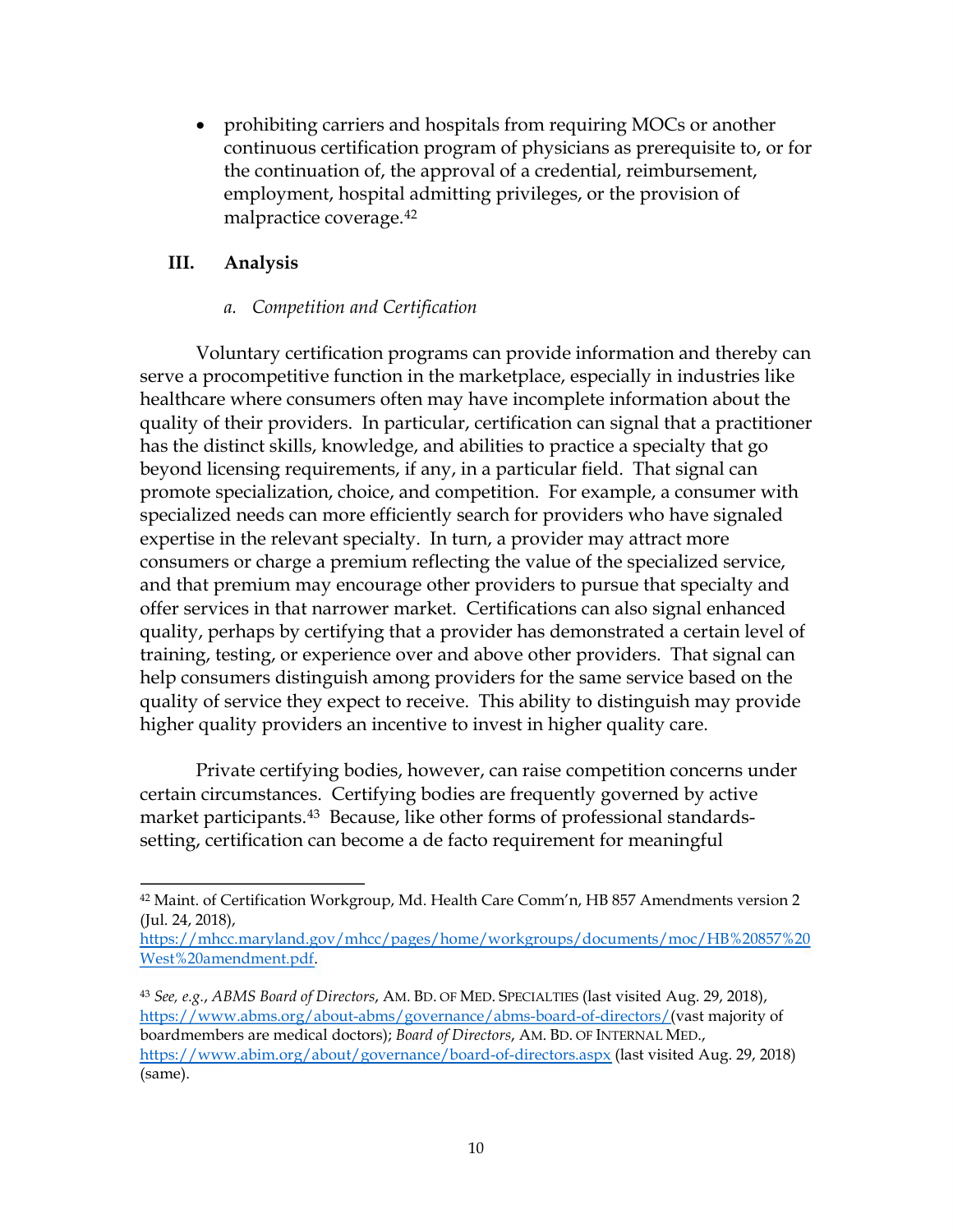participation in certain markets, a certification requirement may create a barrier to entry. In such circumstances, certification may function more like licensing requirements—establishing who can and cannot participate in a market—rather than voluntary certification that can help patients and others distinguish on quality among a range of providers.

The more certification comes to resemble licensing, the more such industry self-regulation raises similar concerns. For example, as the U.S. Supreme Court has explained, though market participants offer important and needed experience and expertise about their practice and profession,<sup>44</sup> such professionals, when empowered to set licensing requirements without meaningful review, "may blend [ethical motives] with private anticompetitive motives in a way difficult even for market participants to discern."45 Similarly, competitive concerns can arise when private standard-setting processes become "biased by members with economic interests in restraining competition."46 The governing members of a dominant certifying body may have incentives to set certification requirements more stringently than is necessary to certify that providers have the relevant knowledge and skills. In situations where one certifying body has become dominant, such that physicians cannot turn to alternative bodies for a similar certifying function, market forces might not constrain the dominant body from acting on these incentives. If requirements artificially constrain the supply of certified providers and raise their costs, certification may limit competition among providers and allow for providers to raise prices paid by payers and consumers. As this letter discusses further below, if competition among bona fide certifying bodies were to develop, that could provide a meaningful check on such incentives. Moreover, even where there is no effective competition among certifying bodies, incentives to raise barriers for physicians to practice medical specialties by setting unnecessarily stringent certification requirements could be circumscribed to the extent a certifying body has procedures in place to ensure that input is available from, and decision-making is vested in, groups that represent a balance among the

<sup>44</sup>*See* N. Carolina State Bd. of Dental Examiners v. F.T.C., 135 S. Ct. 1101, 1115 (2015) ("State laws and institutions are sustained by this tradition when they draw upon the expertise and commitment of professionals.").

<sup>45</sup>*Id.* at 1111.

<sup>46</sup> Allied Tube & Conduit Corp. v. Indian Head, Inc., 486 U.S. 492, 509 (1988).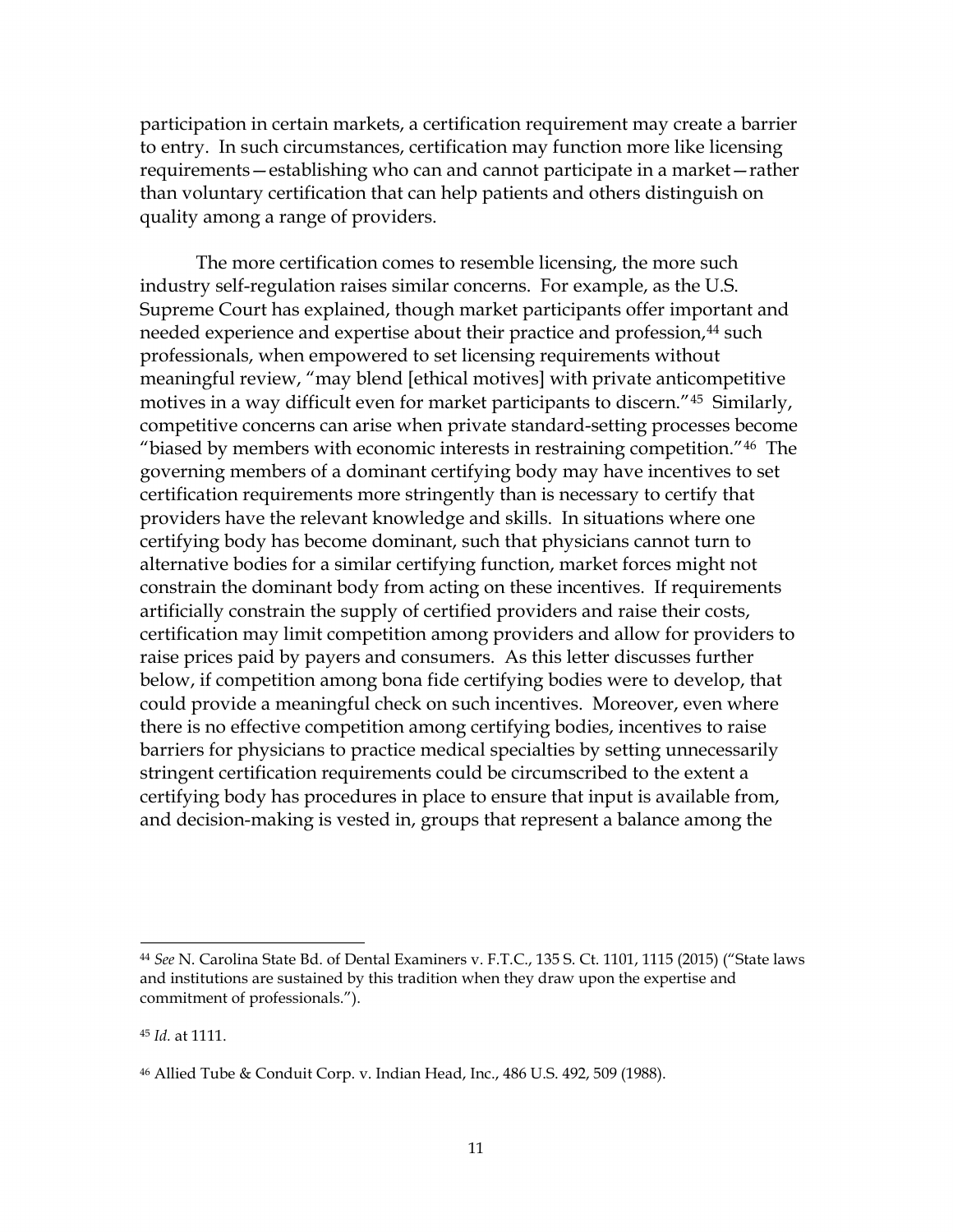various relevant stakeholders, including not only doctors, but also, potentially, hospitals, insurers, and patient advocacy groups.<sup>47</sup>

For these reasons, there would be competition concerns if dominant certifying bodies set de facto participation requirements that did not sufficiently correspond to health, safety, or other procompetitive justifications. Certifying bodies should use objective standards and not misapply those standards to disadvantage competition.48 To protect against the risks of straying from appropriate standards, the Division encourages such private bodies to make decisions through processes that represent a balanced group of stakeholders. The Division also encourages states to adopt policies that do not foreclose entry by bona fide certifying bodies that may serve as a competitive alternative to existing certifying bodies.

# *b. Competition and the Proposed Legislation*

The Workgroup's Bill adds NBPAS to the list of entities whose certifications would make physicians "board certified," as that term is defined in Maryland state law. In doing so, the bill could allow for a competitive alternative to ABMS in certifying medical specialists for the various purposes proscribed by the state law definition.49 Moreover, to the extent that such a statelaw imprimatur has a reputational effect in markets for physician services outside of these state law purposes, expanding the list of state-approved certifying bodies could facilitate entry of rival certification bodies more broadly. Without speaking to the merits of any particular certifying body or its requirements, the Division believes that more entry and more competition by bona fide certifying bodies may offer important benefits—including lowering the costs for physicians to be certified or improving the quality of certification services—for healthcare providers, consumers, and payers that the Maryland

<sup>47</sup>*Cf.* Allied Tube, 486 U.S. at 501 (noting that "private standards can have significant procompetitive advantages" if "procedures [] prevent the standard-setting process from being biased by members with economic interests in stifling product competition").

<sup>48</sup>*See* American Society of Mechanical Engineers, Inc. v. Hydrolevel Corp., 456 U.S. 556, 570-74 (1982) (finding that a trade association could be held liable where, under influence of competitors, standards-setting committee issued letter saying that rival's product for a safety device for water boilers was unsafe and in violation of ASME's code); Radiant Burners v. Peoples Gas Light and Coke Co., 364 US 656, 658, 660 (1961) (finding that plaintiff Radiant Burners stated an antitrust claim upon which relief can be granted, where a gas association did not have objective test standards and refused to give seal of approval to plaintiff's ceramic gas burner, gas companies refused to supply gas, and plaintiff thereby was kept from competing).

<sup>49</sup>*See supra* note 36 (illustrating various purposes proscribed by the Maryland state law definition of board certification).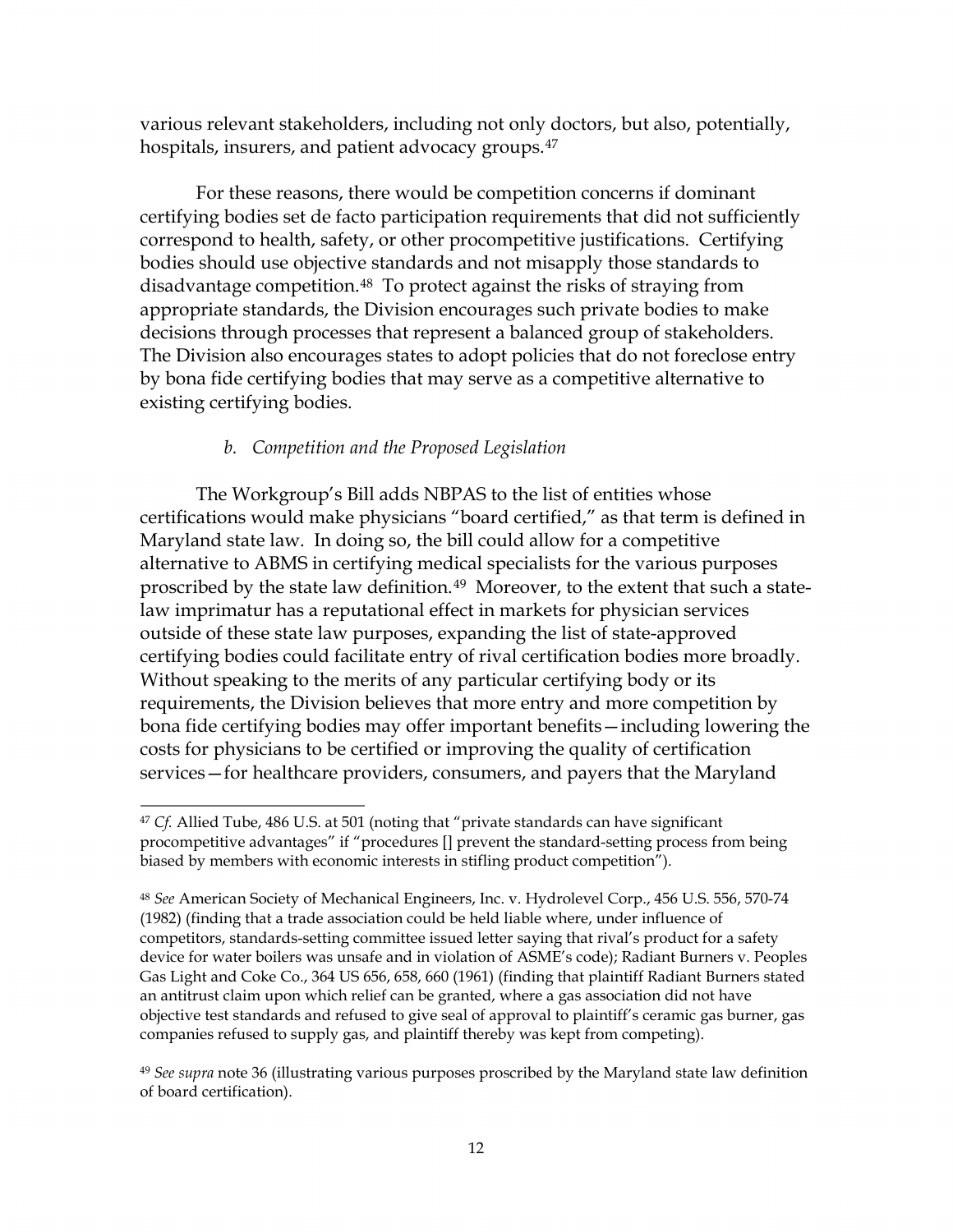legislature should strongly consider. If, for example, an entrant can persuade physicians, hospitals, payers, and others that it can provide an accurate and costeffective substitute to certify that medical specialists continue to have up-to-date knowledge, training, experience, and ability to provide quality care in that specialty, then physicians may choose that entrant for their ongoing certification needs and may pass along some of that extra time and lower costs in the form of savings or extra care for consumers. That may also encourage some physicians to seek additional subspecialty certification or to stay in practice longer, as the costs of doing so decline. That may further encourage the incumbent certifying body to continue refining their processes to be competitive in terms of time, cost, and accuracy, thus benefiting those Maryland doctors who do not switch to the entrant and their patients. These potential benefits of entry may be especially meaningful for underserved areas where specialist physicians may already be in short supply.

The Division also strongly urges the Maryland legislature to consider the potential benefits of promoting entry more generally by additional, legitimate certifying bodies, rather than supporting entry on an as-named basis.<sup>50</sup> If other new bodies, unaffiliated with ABMS or NBPAS, can offer a more (or similarly) efficient and accurate way to certify medical specialists, the interests of competition may be better served if they have an opportunity to compete on the merits of their approach with physicians, hospitals, payers, and consumers, without needing new, ad hoc legislation to support their entry.

The Division also encourages the legislature to consider the potential competitive benefits of redefining board certification for state purposes, as per the Workgroup's Bill, so that physicians still qualify as board certified if they lose certification only because they did not participate in MOCs. If medical specialists can establish to hospitals, payers, and patients, based on initial board certification and other indicia, that they can continue to provide up-to-date care without completing an MOC program, then Maryland should consider the competitive benefits of allowing such physicians flexibility to present themselves as board certified and to seek patients, admitting privileges, and reimbursement accordingly. Those indicia could come from a competing certification body that did not provide the initial board certification. Medical specialists certified before their ABMS member board adopted time-limited certifications (colloquially known as grandparents) are already permitted to hold themselves out as board certified without MOC.

 $50$  The Division does not opine on the particular objective criteria that would define a "legitimate" certifying body. The Division simply urges Maryland to balance its policy objectives to ensure that competition benefits are realized and that certifying bodies operate consistently with a state's public health and consumer welfare objectives.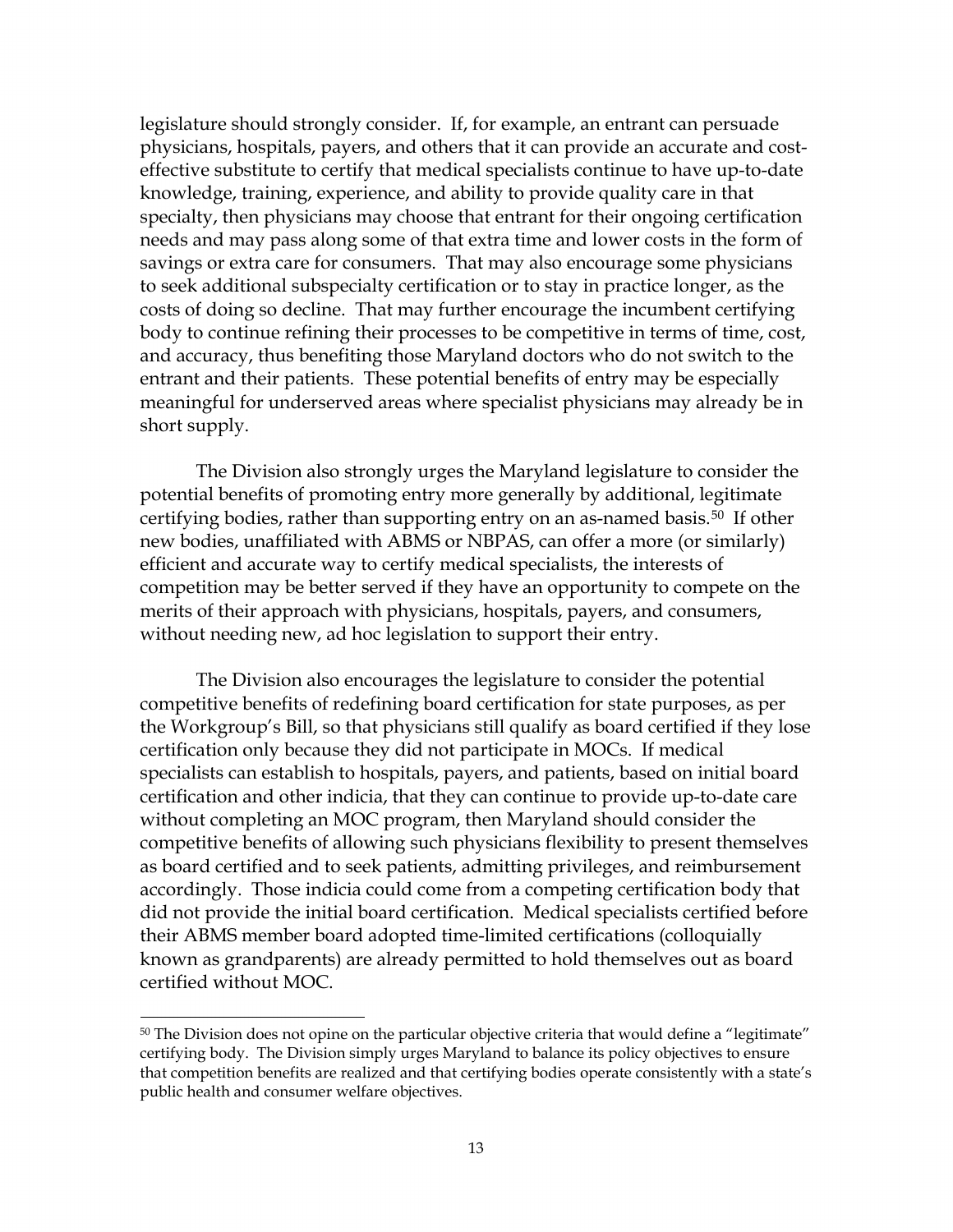At the same time, the Division discourages the legislature from interfering with unilateral business decisions—such as an individual hospital's decision about what criteria to use for granting hospital privileges or an individual insurance carrier's decision about what criteria to use for allowing participation in the insurer's network, as restricted in the Workgroup's Bill—unless a restriction is determined to be necessary and narrowly tailored to redress wellfounded consumer harms or risks. The Division's long experience protecting competitive markets has led it to understand that free-market competition generally is best served by allowing private actors to make marketplace decisions with minimal interference from government regulation. The Division asks, therefore, whether these restrictions regarding the use of MOCs are necessary and narrowly tailored to address concerns about the certification process. Hospitals and carriers need to identify which physicians merit admitting privileges or inclusion in their network, and they are best situated to determine, based on their individualized needs, whether a particular certification organization's requirements best addresses those needs or whether other indicia are more appropriate. If hospitals and carriers find that physician participation in MOCs furthers these goals efficiently and helps them offer competitive services, Maryland should consider whether the benefits of prohibition outweigh the costs of depriving hospitals and carriers of the right to do business with those doctors they have determined best meet their needs. The Division encourages the Maryland legislature to consider whether other tools, such as facilitating entry by competitive certifying bodies, can address concerns with certification without imposing restrictions on the unilateral business decisions of hospitals and carriers.

## **IV. Conclusion**

The Division is encouraged that the Maryland legislature and the Maryland Health Care Commission are studying specialty board certification and its effect on competition in markets for physician services. The Division recommends that Maryland explore ways to promote competition in specialty board certification without unnecessarily interfering with individual business decision-making.